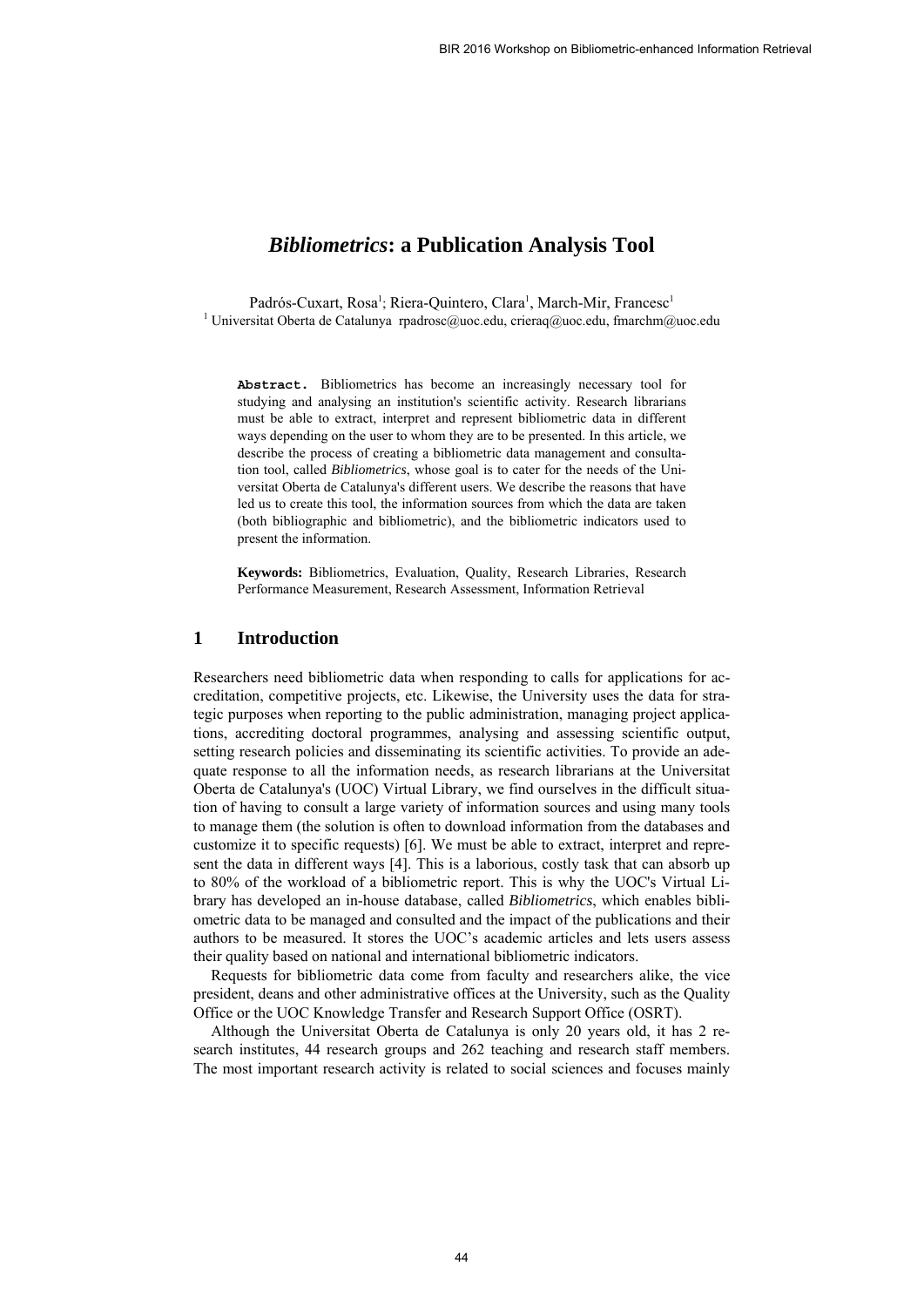on e-learning and the information and knowledge society. It is precisely here that we come up against a number of added difficulties, as the assessment of social sciences varies and is less standardized than other disciplines [8,3]: for example, many of the journals published in this area are not indexed in Web of Science [7] or Scopus, forcing us to use other national and international indicators, which makes them more difficult to assess. In Spain, a lot of weight is given to publication-associated indicators when assessing research and, to do this, a large number of national indicators have been devised to assess the social sciences and the humanities.

The UOC created its Library Services for Research team in 2011 [9] and, since then, our services portfolio has grown considerably to respond to researchers' emerging needs [3]. The bibliometric consultations service is one of the services that has grown most in recent years: from 37 consultations received in 2010-2011 to 145 in 2013-2014. In order to be able to offer this service, research librarians are required to monitor the existing sources of information on research, generate analysis, outlook and surveillance reports, and we must also offer training and counselling [10]. The bibliometric services we offer are the following:

 Evaluation of scientific publications: we produce assessment reports on scientific outputs at individual, research group, faculty, knowledge area or institutional level.

 Application call procedures for the teaching staff: we offer to the researchers a support service for finding bibliometric data (impact factors, citations, etc.) included in the publications section on standardized curricula vitae to be submitted with applications for accreditation by the Quality Assurance Agencies (AQU, ANECA, etc.). We also offer guidance on the assessment criteria established for scientific publications by quality assurance agencies' research committees.

 Calls for project proposals (publications of the IP): we provide bibliometric data for the project proposals, such as H2020, ERC, etc., in collaboration with the Project Management Department.

 Dissemination of scientific publications (strategic): we offer to the researchers guidance and/or reports on where to publish their articles. This strategy includes different issues concerning bibliometric data (the Q1 journals), number of issues per journal, the differences in publication and dissemination practices for each field of study, etc.

 External reports: several institutions at the central, state and local levels produce annual reports on the scientific productivity of public higher education institutions (number of articles and journal's impact factor). We send them the outcomes data of our university.

# **2 Methodology**

When considering the creation of the tool we describe in this article, we found few examples and little literature that dealt specifically with bibliometric information consultation, management and retrieval tools. However, Nicolai Mallig's article, which describes in detail the process of creating a relational database that enables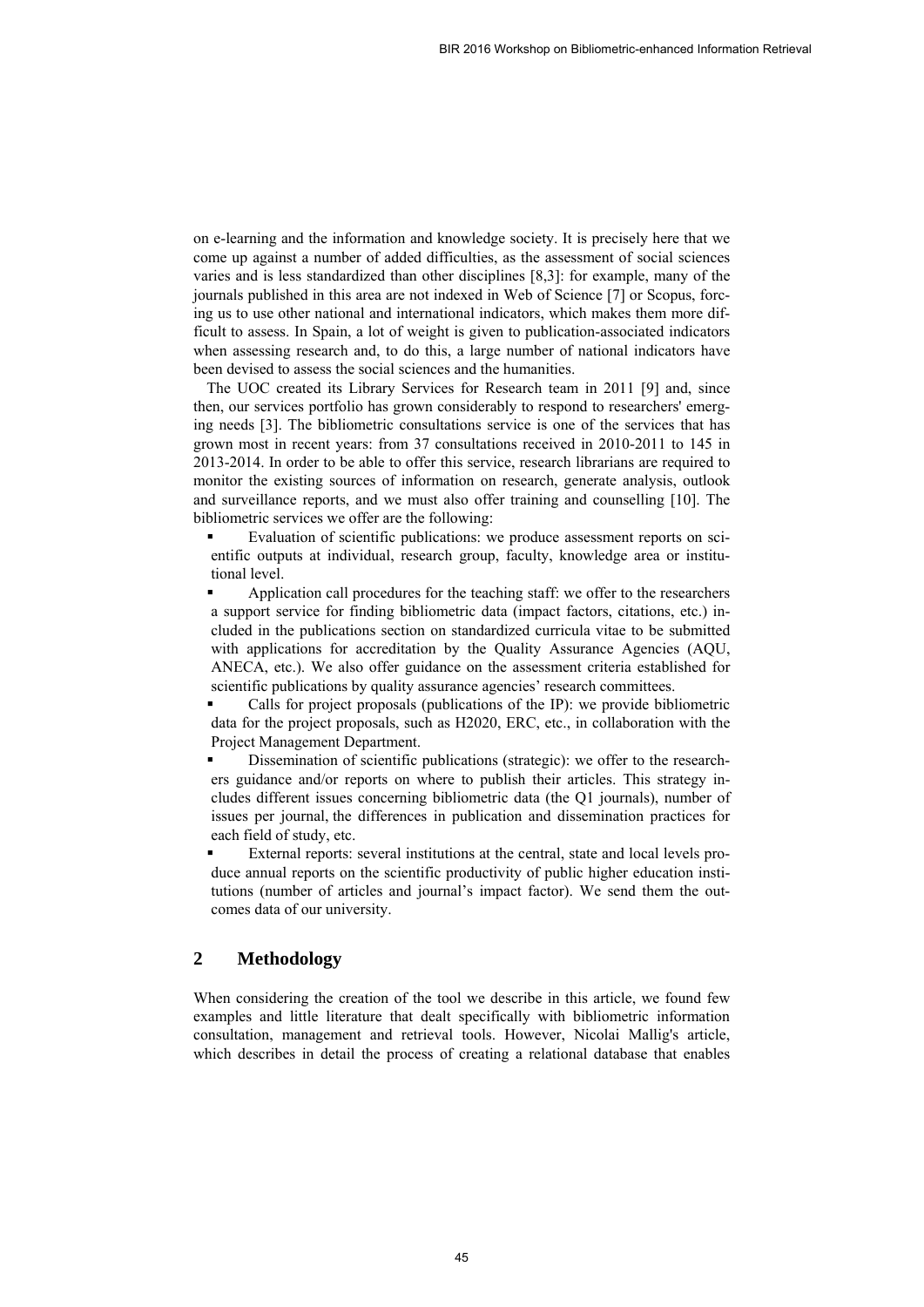bibliometric analyses to be performed, has been found to be particularly helpful [6]. Part of the inspiration for the tool's design has also been provided by the FUTUR portal [1] created by the Universitat Politècnica de Catalunya (UPC), although in our case we decided to take it a little further and visualize not only the productivity but also the impact of the University's and its researchers' scientific output.

## **2.1 Data model**

In this section, we briefly define how the information contained in this database is structured and organized. *Bibliometrics*' main entities are:

- **Author**
- Article
- Journal
- **C**rganization
- Subject area
- Indicator

The links between these entities are articulated through the following relationships:

- Authorship (it links an author with his or her article)
- Affiliation (it links an author with the organization)
- Publication (it links an article with a journal)
- Indicator value (it links an article, author, journal or subject area with an indicator)

## **2.2 Information about the authors**

*Bibliometrics* includes the scientific output of the lecturers and researchers affiliated with the UOC and, for each one, provides a series of data, including start and end dates of the affiliation with the University, research centre, faculty or research group. The data are taken from the University's Current Research Information System (CRIS). The information stored for each author is as follows:

| Field            | Definition                                                                                 |  |
|------------------|--------------------------------------------------------------------------------------------|--|
| Citation name    | Form of the name customarily used by the author                                            |  |
| Given name       | The author's first name.                                                                   |  |
| Surname          | The author's surname.                                                                      |  |
| ORCID            | ORCID identifier                                                                           |  |
| Scopus author ID | The author's identifier in Scopus                                                          |  |
| Research ID      | The author's identifier in WoS                                                             |  |
| Public profile   | Indicates whether or not the author's detailed file will be<br>viewable on the application |  |
| Affiliation      | Indicates or not whether the author belongs (or has be-                                    |  |
|                  | longed) to the UOC                                                                         |  |
| $>$ From         | Indicates the date on which affiliation with the UOC began                                 |  |
| $\geq$ To        | Indicates the date on which affiliation with the UOC ended                                 |  |

**Table 1.** Detail of the fields corresponding to the entity *Author*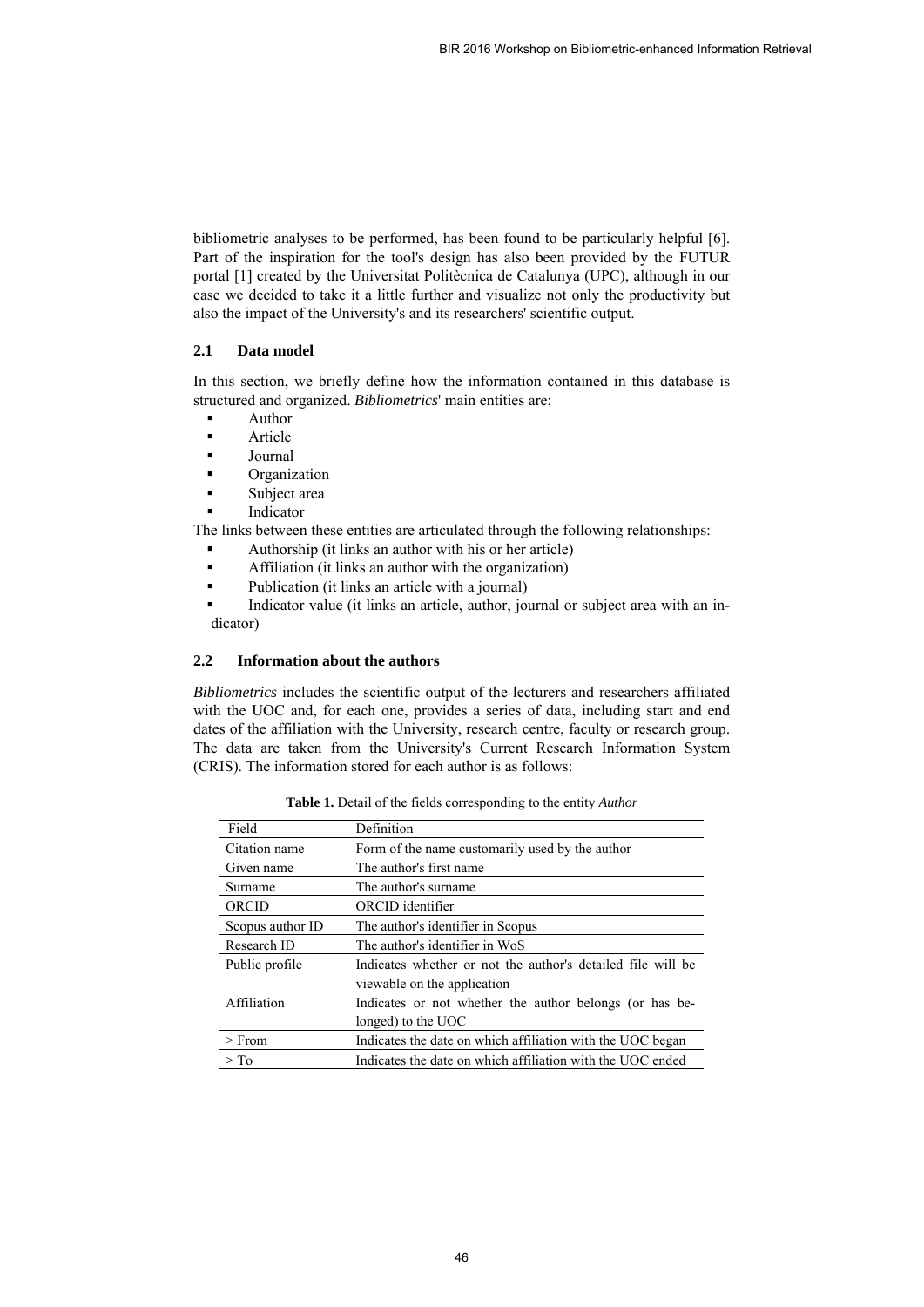## **2.3 Bibliographic data**

The bibliographic data used by *Bibliometrics* come from our CRIS. The following bibliographic information is collected for each publication:

| Field              | Definition                                                          |  |
|--------------------|---------------------------------------------------------------------|--|
| Original title     | The article's original title                                        |  |
| English title      | The title in English if the original title is in another language   |  |
| AI Code            | The article's unique code in the CRIS                               |  |
| WoS ID             | The article's identifier in WoS                                     |  |
| Scopus ID          | The article's identifier in Scopus                                  |  |
| DOI                | The article's DOI identifier                                        |  |
| Publication type   | Type of publication                                                 |  |
| Publication status | The article's publication status                                    |  |
| Language           | The language in which the article is written                        |  |
| Journal            | The journal in which the article is published                       |  |
| Volume             | The journal's volume number                                         |  |
| Issue              | The journal's issue number                                          |  |
| First page         | The number of the article's first page                              |  |
| Last page          | The number of the article's last page                               |  |
| Publication year   | The year in which the article was published                         |  |
| Publication date   | The date on which the article was published in date format          |  |
| Collaboration      | The article's field of institutional collaboration                  |  |
| Conference         | Title of the conference                                             |  |
| Open access        | Indication of whether the article is published in open access       |  |
| Authorship         | The publication's authors, by order of appearance, the institution  |  |
|                    | they belong to and, if they are affiliated with the UOC, details of |  |
|                    | the centre, faculty or research group to which they belong          |  |
| Repository URL     | Link to the full text of the article in the UOC's repository        |  |
| Bibliographical    | The article's bibliographical reference in APA format               |  |
| reference (APA)    |                                                                     |  |
| Bibliographical    | The bibliographical reference in ISO-690 format                     |  |
| reference (ISO)    |                                                                     |  |

**Table 2.** Detail of the fields corresponding to the entity *Publication*

In view of the distinctive features of research in social sciences, during the process of creating this tool we felt that it was necessary to include certain document typologies beyond original articles and proceedings papers as, in this discipline, other typologies are also taken into account when assessing researchers' curricula [10,5]. Accordingly, the research outputs included in *Bibliometrics* are: original, review, proceedings paper, editorial material, book review, letter.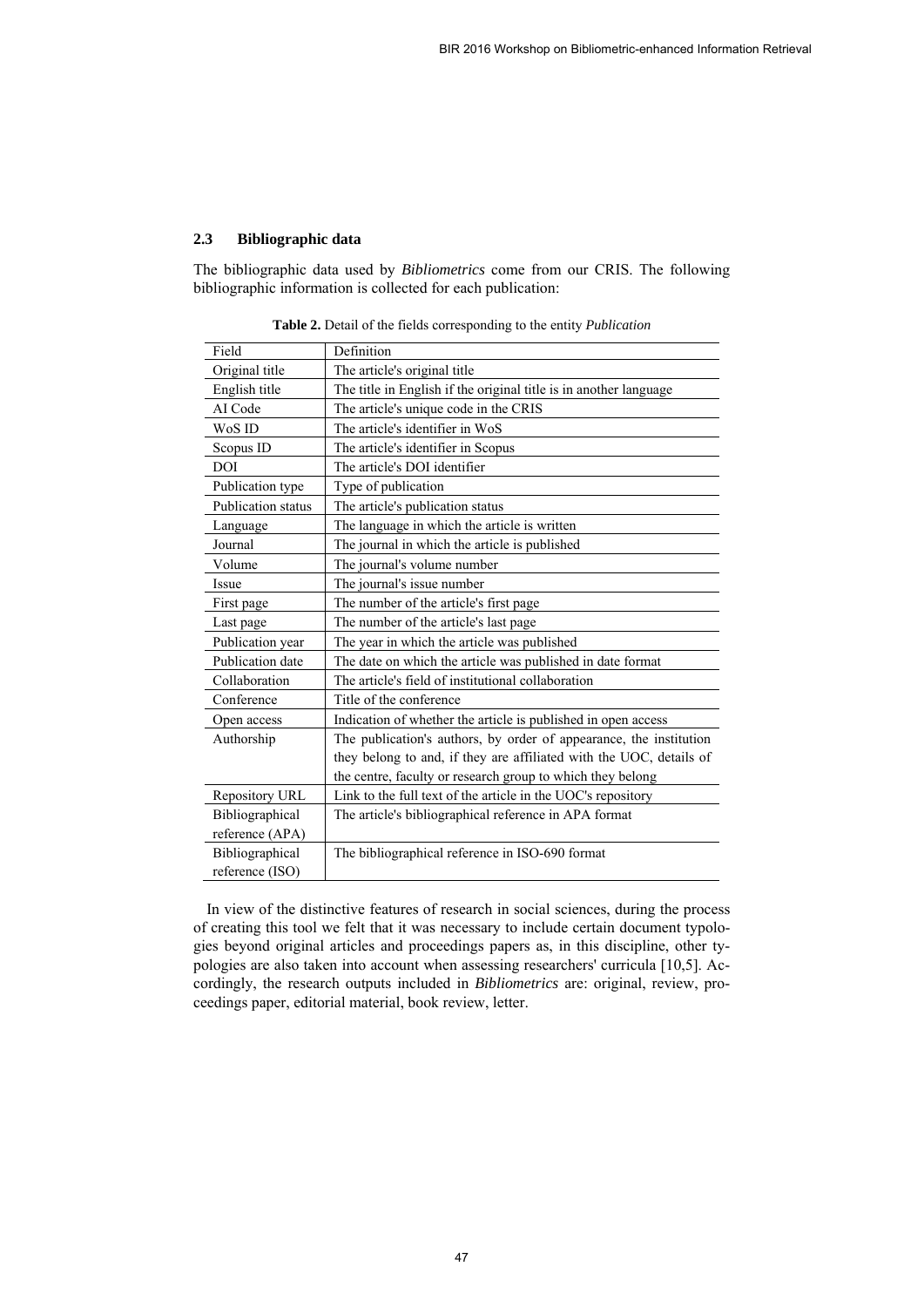#### **2.4 Information about bibliometric indicators**

Each article is assigned the applicable national and international bibliometric indicators, depending on the journal they are published in, the academic discipline or the citations received. It should be remembered that the indexes applied in any given area of knowledge and speciality field vary as the criteria are different for each discipline: we cannot show data only from Journal Citation Reports knowing that the WoS database's coverage is modest in disciplines such as sociology, political science, anthropology, education science or humanities [7]. Thus, we have also added national indicators in order to cater for all the disciplines.

Bibliometric indicators included in *Bibliometrics*:

- International indicators: Journal Citation Reports, Scimago Journal Rank, Erih Plus and Latindex.
- National indicators: MIAR, Carhus+ and DICE.
- Citations: ISI WoS, Scopus, Google Scholar.

## **2.5 Data maintenance**

Adequate data maintenance requires cross-functional collaboration among all the University departments responsible for data maintenance and quality in order to guarantee their reliability: Personnel and Social Responsibility, Planning and Quality, and the UOC Knowledge Transfer and Research Support Office (OSRT).

- Author maintenance: affiliations, name variants, unique identifiers.
- Indicator maintenance: indicators and their databases.
- Publication maintenance: publication types, status.
- Organization maintenance: UOC faculties, research centres, research groups, institutions.
- Subject area maintenance: academic disciplines, fields of study, research areas.

 Term list maintenance: countries, languages, nature, publication types, publication status, collaboration, occupational categories, research group roles, database types.

Database maintenance: coverage, academic disciplines, UOC faculties.

#### **2.6 Consultation environment**

*Bibliometrics* has defined 3 user roles: public, author (this inherits the public role's permits but can also edit its profile) and administrator (this can edit and create data). The consultation environment is common to all of the tool's users, irrespective of their role.

The tool enables searches to be made by publication (original title, title in English, AI code, DOI, WoS ID, Scopus ID), author, (citation name, IDP Code) and journal (journal title, ISSN). Filters can also be applied to these three entities, namely: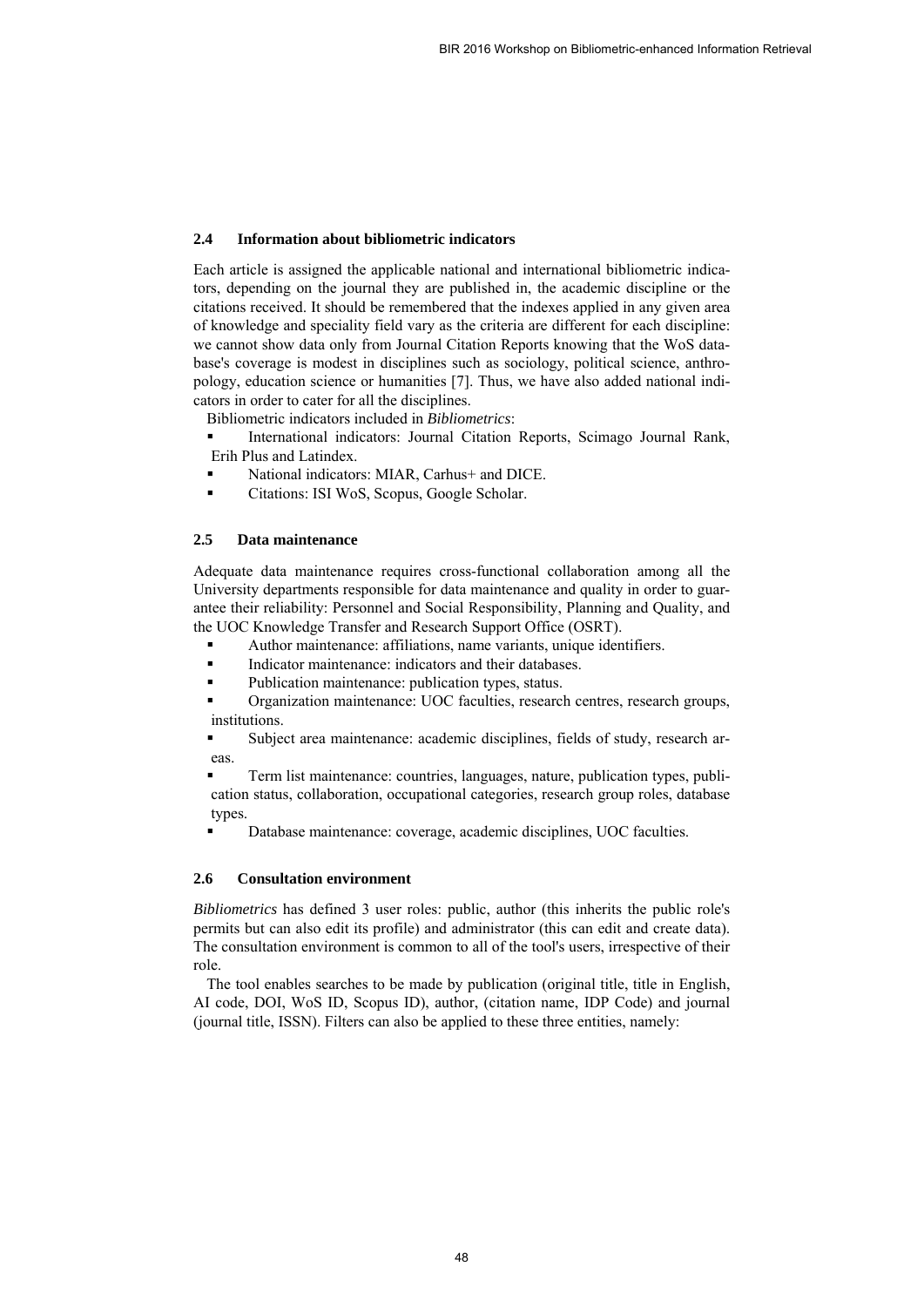| Entity       | Filter              |
|--------------|---------------------|
| Publications | <b>UOC</b> faculty  |
|              | Research centre     |
|              | Research group      |
|              | Academic discipline |
|              | Field of study      |
|              | Author              |
|              | Publication type    |
|              | Author profile      |
|              | Peer review         |
|              | Open access         |
|              | Indexed             |
|              | Publication year    |
|              | Date range          |
| Authors      | Author profile      |
|              | <b>UOC</b> faculty  |
|              | Research centre     |
|              | Research group      |
|              | Academic discipline |
|              | Field of study      |
|              | Active              |
| Journals     | Open access         |
|              | Peer review         |
|              | Indexed             |
|              | Language            |

**Table 3.** Filters for the entities *Publications*, *Authors* and *Journals*

Furthermore, the data displayed on the results pages can be downloaded with the following formats:

- Publications: CSV, RIS, ISO-690, APA
- **Authors: CSV**
- **Journals: CSV**

## **2.7 Project organization chart**

To create this tool, research librarians, a systems librarian and, from an outsourced company (Nubilum), developers and an information architect have worked together.



**Fig. 1.** Project organization chart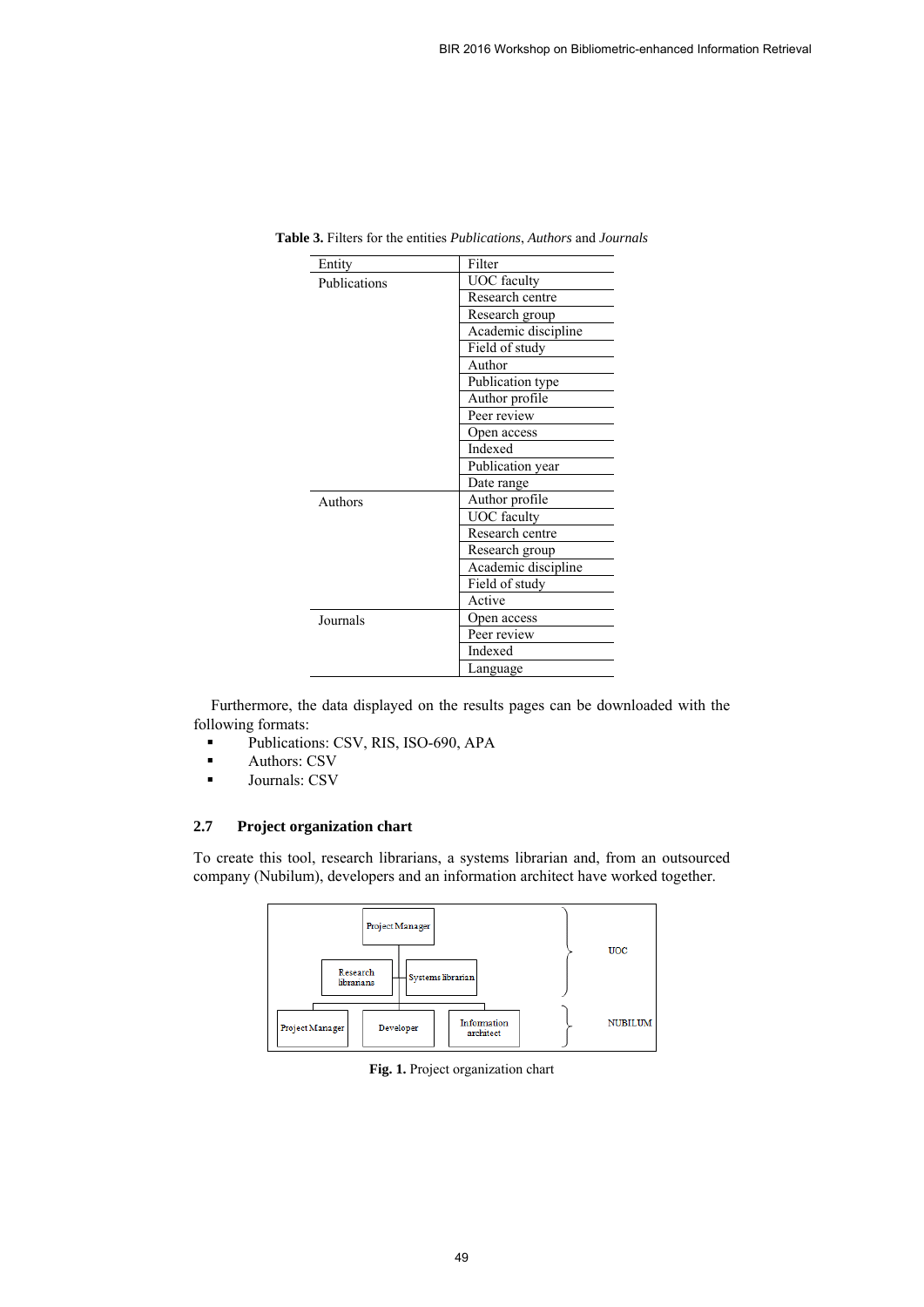#### **2.8 Technology**

The application is compatible with the following operating environments:

- Ubuntu LTS 12.04 y Red Hat Enterprise 6.3
- Java EE JDK 1.6
- $\blacksquare$  JBoss AS 7.2
- MySQL 5.5

Frameworks and libraries that have been used to develop the tool:

- Hibernate 4.2 / 4.3
- **Spring Framework 4.0**
- Mayen 3.2
- JQuery 2.x

The graphics library used is *Highcharts,* as it allows numeric values to be displayed inside the charts, which is a feature the other tools do not offer.

# **3 Results**

## **3.1 What does** *Bibliometrics* **offer?**

What does *Bibliometrics* offer to its users?

- Bibliographic and bibliometric information and high-quality, normalized data in terms of researchers, research groups, research centres, faculties or the University as a whole.
- Graphic representation of the data.
- Comparative bibliometric analysis of the UOC's researchers, research groups, research centres and faculties.
- Data extraction in different formats for exporting.
- Faceted search.

#### **3.2 Indicators**

*Bibliometrics* provides four levels of indicators to represent the data:

#### **Productivity**

The number of publications can be consulted by year of publication, author and type of publication.

As regards consultations of publications by year of publication, the user can compare the publications between faculties, research centres, research groups, academic disciplines or field of study. The calculation is performed as follows: for the research groups, research centres or faculties, it counts the number of publications whose authorship is assigned to the UOC research group, research centre or faculty. For the knowledge areas, it counts the number of publications that have an author affiliated with the knowledge area.

One of the calculations offered by *Bibliometrics* in this section is the *Author's productivity*, and the information that the user can access is the following: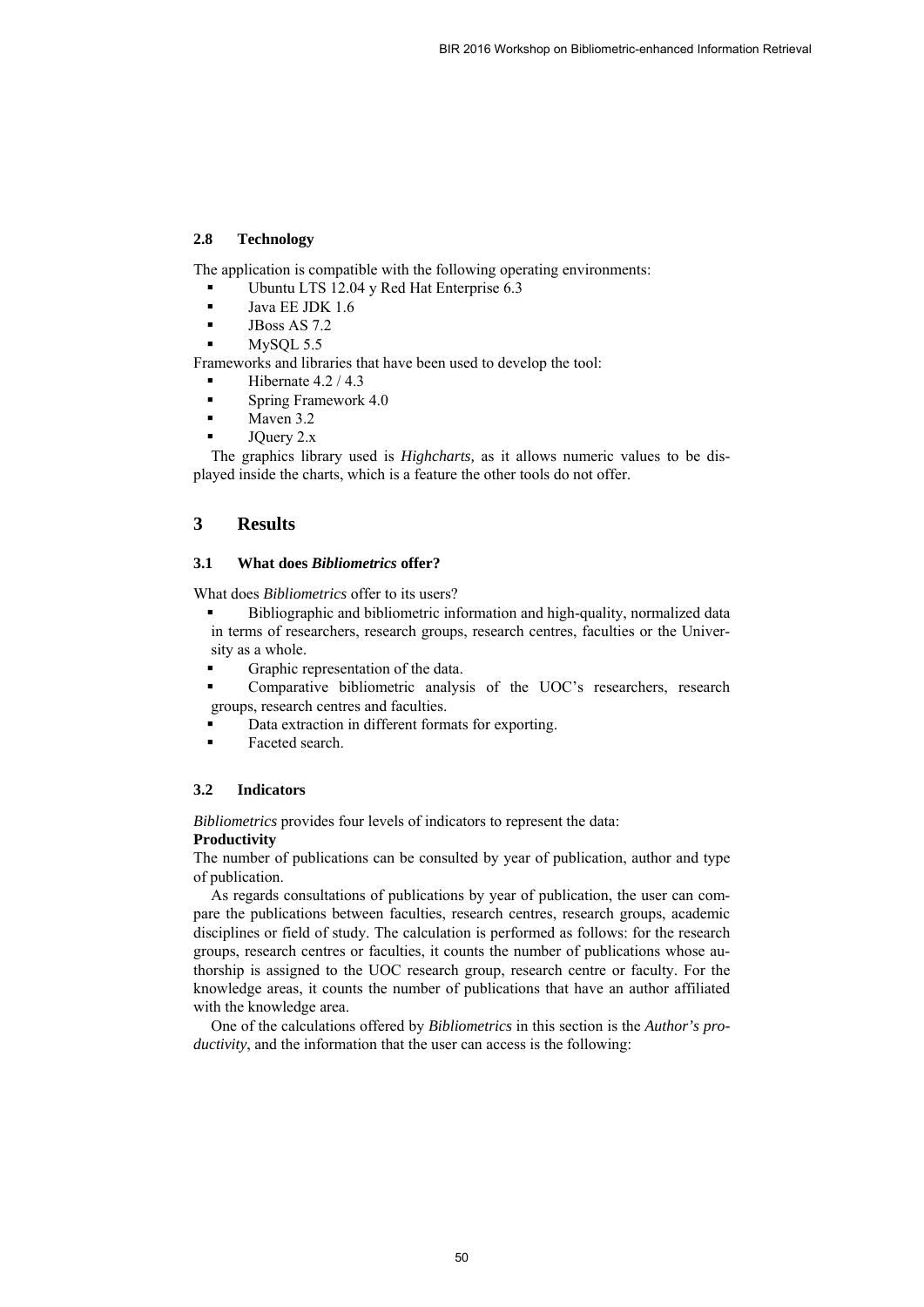| Indicator                       | Calculation                                                      |
|---------------------------------|------------------------------------------------------------------|
| <b>PDI</b><br>(research)<br>and | This counts the total number of UOC members who are active       |
| teaching staff)                 | within each organization unit or knowledge area.                 |
| $%$ PDI                         | The percentage of the PDI with respect to the total number of    |
|                                 | active UOC members.                                              |
| Publications                    | The total number of publications whose authorship is assigned to |
|                                 | the organization unit or knowledge area.                         |
| % Publications                  | The percentage of publications by the organization unit or       |
|                                 | knowledge area with respect to the total number of publications. |
| Productivity by PDI             | The number of publications by the organization unit or knowl-    |
|                                 | edge area divided by the PDI of the organization unit or knowl-  |
|                                 | edge area.                                                       |

**Table 4.** Calculations of the indicator *Author's productivity*

#### **Visibility**

This enables the articles' quality to be analysed in terms of the journal they are published in, using international (WoS, Scopus) and/or national (MIAR, Carhus+, etc.) bibliometric indicators. It is true that sometimes an article's visibility has been measured on the basis of whether or not it has been cited (the most cited articles are considered more visible than those that have not been cited) [2], but we have applied this interpretation to the impact indicator.

As regards the possibility of comparing data, the tool offers the user the possibility of comparing only between Journal Citation Reports and Scimago Journal Rank, as they are the only two indicators that apply to all the knowledge areas in which research is performed at the UOC.

#### **Impact**

This enables the citations received by publication in WoS, Scopus and Google Scholar to be analysed. The user can consult the number of citations received by year of publication and, in addition, by way of summary, he or she can see how many publications are indexed, what is the % of publications cited and what is the total number of citations received (the results will vary depending on the search carried out by the user, depending on whether or not the data have been filtered by an organization). Lastly, the user can also compare the citations received between research centres, faculties or research groups.

| Indicator       | Calculation                                                                     |  |
|-----------------|---------------------------------------------------------------------------------|--|
| Publications    | For the UOC research groups, research centres or faculties, it counts the       |  |
|                 | number of publications whose authorship is assigned to the UOC research         |  |
|                 | group, research centre or faculty.                                              |  |
|                 | For the knowledge areas, it counts the number of publications that have an      |  |
|                 | author affiliated with the knowledge area.                                      |  |
| Total citations | It adds the total number of citations received in each of the databases.        |  |
| Total cited     | It counts the number of publications that have at least one citation in each of |  |
|                 | the databases.                                                                  |  |

**Table 5.** Calculations of the indicator *Comparative citations*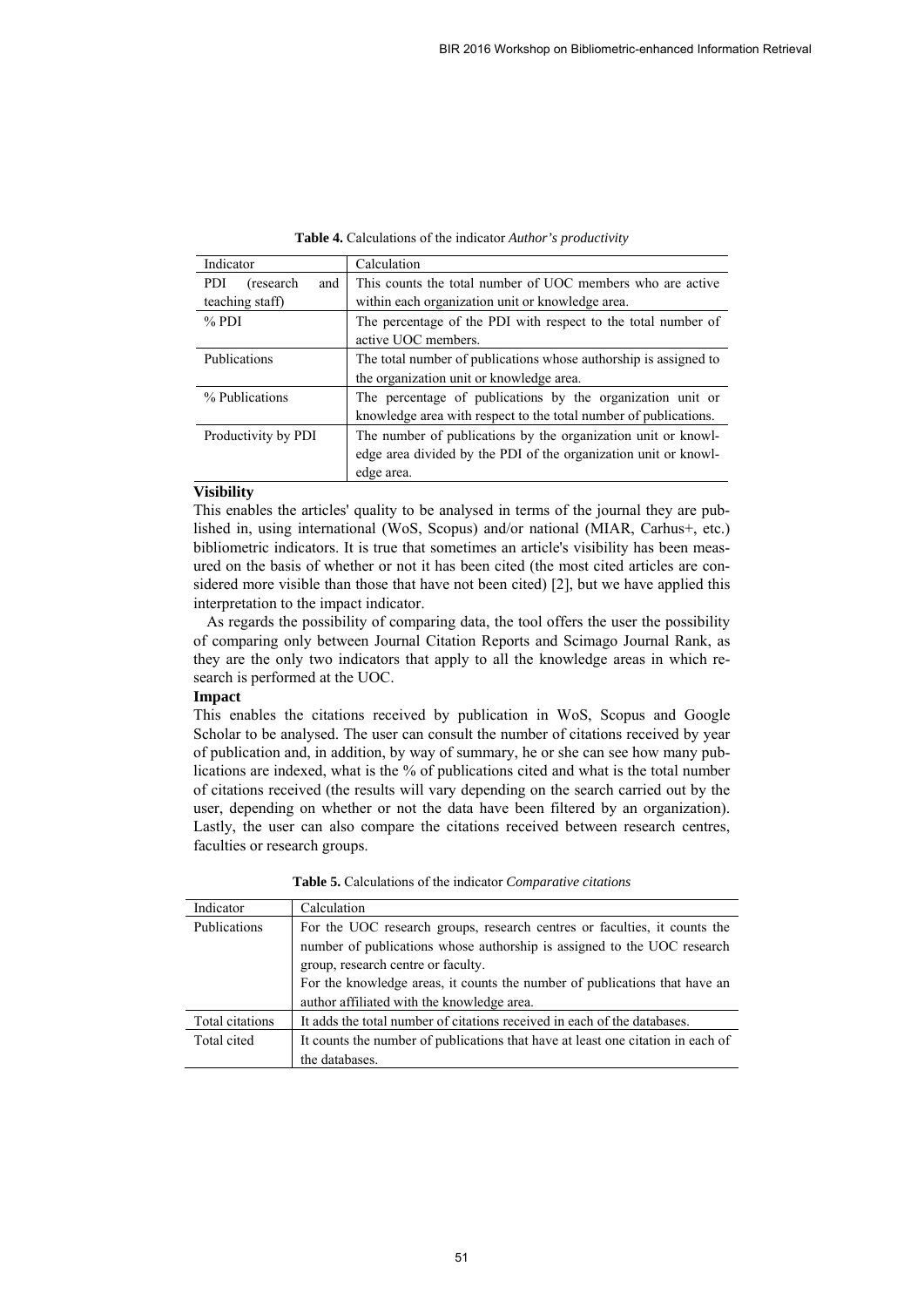| Not cited | It counts the number of publications that are not cited in any of the data-<br>bases.                                                           |
|-----------|-------------------------------------------------------------------------------------------------------------------------------------------------|
| % Cited   | The percentage of cited publications with respect to the total number of<br>publications by the UOC research group, research centre or faculty. |

#### **Collaboration**

This enables the level of co-authoring of publications to be analysed in terms of the authors' affiliation (institution and country): international, national, inter-university or without collaboration. The user can compare the collaboration among the publications' authors between faculties, research centres, research groups, academic disciplines or field of study. The calculation is performed as follows:

 The percentage of publications from each organization unit or knowledge area by level of collaboration (UOC, national, international), with respect to the total number of publications.

 For UOC research groups, research centres or faculties, it counts the number of papers whose authorship is assigned to the organization.

 For knowledge areas, it counts the number of publications that have an author affiliated with the knowledge area.

For collaboration between institutions, the user can access data on the mean number of citations received at Scopus for publications co-authored with one member of the institution (number of citations/number of publications). The same thing happens with collaboration between countries, as the user can access data about the mean number of citations received at Scopus for papers co-authored with an institution in the country (number of citations/number of publications).

## **4 Conclusion**

This bibliometric data management and consultation tool created for the University is the outcome of the realization that, if the bibliometrics units at the research libraries are to offer a better service, universities need to invest in tools that support research assessment needs. Accordingly, in order to assure successful creation of such tools, the different areas of institutions (all those involved in data management, maintenance and quality) must work together across functional divisions.

*Bibliometrics* supports administrative staff and research librarians in generating bibliometric reports. However, on an individual level, it also provides information on the impact of an author's publications or, at vice president, centre, faculty or research group level, assistance in decision making. It is therefore a strategic tool for the University.

The research activity carried out at the University is focused on social sciences. On the basis of the knowledge we have acquired concerning this discipline's assessment casuistry and its differences from other disciplines as regards its publication culture [11], we have seen a need to expand the tool in the near future to include other document typologies that could be beneficial for authors performing research in this field: books and book chapters. Once these document typologies have been included in the